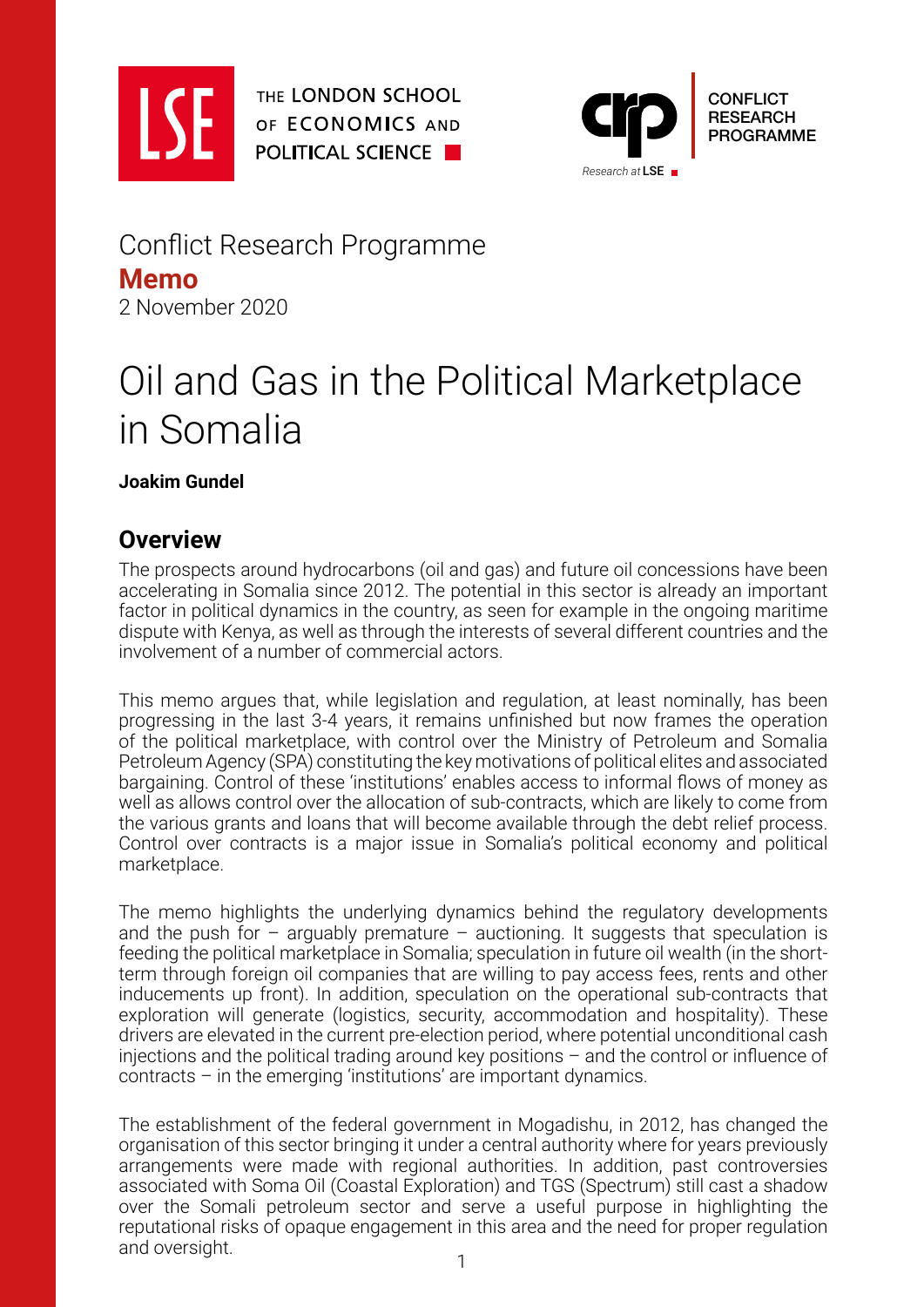# **Analytical framework and methodology**

- 1. The political marketplace framework outlines that transactional politics is more important than institution-building in contexts such as Somalia, and that new resources, such as from hydrocarbon prospects are likely to become - or are already part of -the political budgets, calculations and networks of Somali actors.<sup>1</sup> In this light, while legislation and regulation play a part in organising the sector and associated political dynamics, this is often to provide the appearance that formal, technical requirements are in place, disguising the real political processes taking place behind the scenes.2
- 2. The role of mineral rents in the organisation and operation of political marketplaces is often extremely important as can be seen in other contexts; in Sudan for example, control of oil and gold drove dynamics in this marketplace.<sup>3</sup> In the case of Somalia, the short-term and longer-term potential rents associated with the oil/gas sector are drawing in commercial investment and political positioning. The dynamics of the political marketplace determine how that positioning plays out, with this memo suggesting that the President's office (and allies) is exerting a centralising hold where previously these rents were decentralised.
- 3. The memo is based on 39 interviews with a range of key informants, including Somali analysts, long-term aid experts, government officials (present and former), businesspeople, and oil sector experts. The interviews were carried out remotely between March and August 2020, as well as in person in Mogadishu, by an experienced researcher. A range of media sources, published documents and reports as well as other grey literature were consulted for the study.

# **Background**

- 4. From the 1970s, geologists have demonstrated that Somalia has a promising geology for hydrocarbons.4 The most promising areas for oil and gas prospecting by the 1980s was believed to be found in eight petroleum basins.<sup>5</sup> More recently, the prospects of offshore deposits were surveyed in 2014 by Soma Oil (now renamed Coastal Exploration)<sup>6</sup> and Spectrum Geo (acquired in 2019 by TGS of Houston) in 2015, showing that the prospects of offshore oil is promising (see Map 1).7
- 5. The risk that politically influenced positioning around potential oil resources could deepen Somalia's underlying tensions and lead to conflict was emphasised in a UN report in 2014 which recommended a moratorium on oil licensing until Somalia had the political and institutional stability to manage the vast funds that could be generated.<sup>8</sup> Post-civil war initiatives to regulate the oil and gas sector have been ongoing since 2008 and are important to the operations of the political marketplace as well as to the perceptions of progress to reach critical benchmarks by the international community. In 2012, a new Petroleum Law had to be drafted to bring the 2008 law in accordance with the new provisional constitution (Article 44), which stated that the allocation of natural resources must be negotiated and jointly agreed upon by the Federal Government and the Federal Member States together.9

8 See UN Monitoring Group Report: [https://www.ecoi.net/en/file/local/1199912/1226\\_1426687824\\_n1452986-727.pdf](https://www.ecoi.net/en/file/local/1199912/1226_1426687824_n1452986-727.pdf) 9 Reitano, T. and Shaw M. (2013), Briefing: Peace, Politics and Petroleum in Somalia, African Affairs, October 2013, Vol. 112, No. 449 (October 2013), pp. 666-675 (by Oxford University Press).

<sup>1</sup> See: <https://www.lse.ac.uk/ideas/Assets/Documents/Conflict-Research-Programme/crp-memos/PMF-TOC-Feb-2020.pdf>

<sup>2</sup> In another CRP report, the concept of the 'frontstage' and 'backstage' was used to illustrate the disconnect between the technical and political aspects of food/cash aid analysis and programming. See: <http://eprints.lse.ac.uk/103138/>

<sup>3</sup> See: <http://eprints.lse.ac.uk/101291/>

<sup>4</sup> Barnes, Sydney U. 1976. "Geology and Oil Prospects of Somalia, East Africa."

<sup>5</sup> Hussein, A.A. (2012) *Somalia's Oil and Gas Potential - A frontier country that will be open for oil and gas exploration in 2013*, December 27, 2012, [https://hiiraan.com/op4/2012/dec/27479/somalia\\_s\\_oil\\_and\\_gas\\_potential.aspx](https://hiiraan.com/op4/2012/dec/27479/somalia_s_oil_and_gas_potential.aspx)

<sup>6</sup> Soma Oil actually only facilitated and paid for the survey, which sub-contracted SeaBird to do the actual survey.

<sup>7</sup> Kearns, H. Berryman, J. Hodgson, N. and Rodriguez, K. (2016) Offshore Somalia: East Africa's Oil Frontier, Spectrum, GeoExpro Magazine, Vol. 13, No. 2, 2016 <https://www.geoexpro.com/articles/2016/05/offshore-somalia-east-africa-s-oil-frontier>; Davidson, Lindsay & Arthur, T. & Smith, G. & Tubb, S. (2017). Geology and hydrocarbon potential of offshore SE Somalia. Petroleum Geoscience. 24. petgeo2016-154. 10.1144/ petgeo2016-154. accessed at [https://www.researchgate.net/publication/320985861\\_Geology\\_and\\_hydrocarbon\\_potential\\_of\\_offshore\\_SE\\_](https://www.researchgate.net/publication/320985861_Geology_and_hydrocarbon_potential_of_offshore_SE_Somalia) [Somalia](https://www.researchgate.net/publication/320985861_Geology_and_hydrocarbon_potential_of_offshore_SE_Somalia)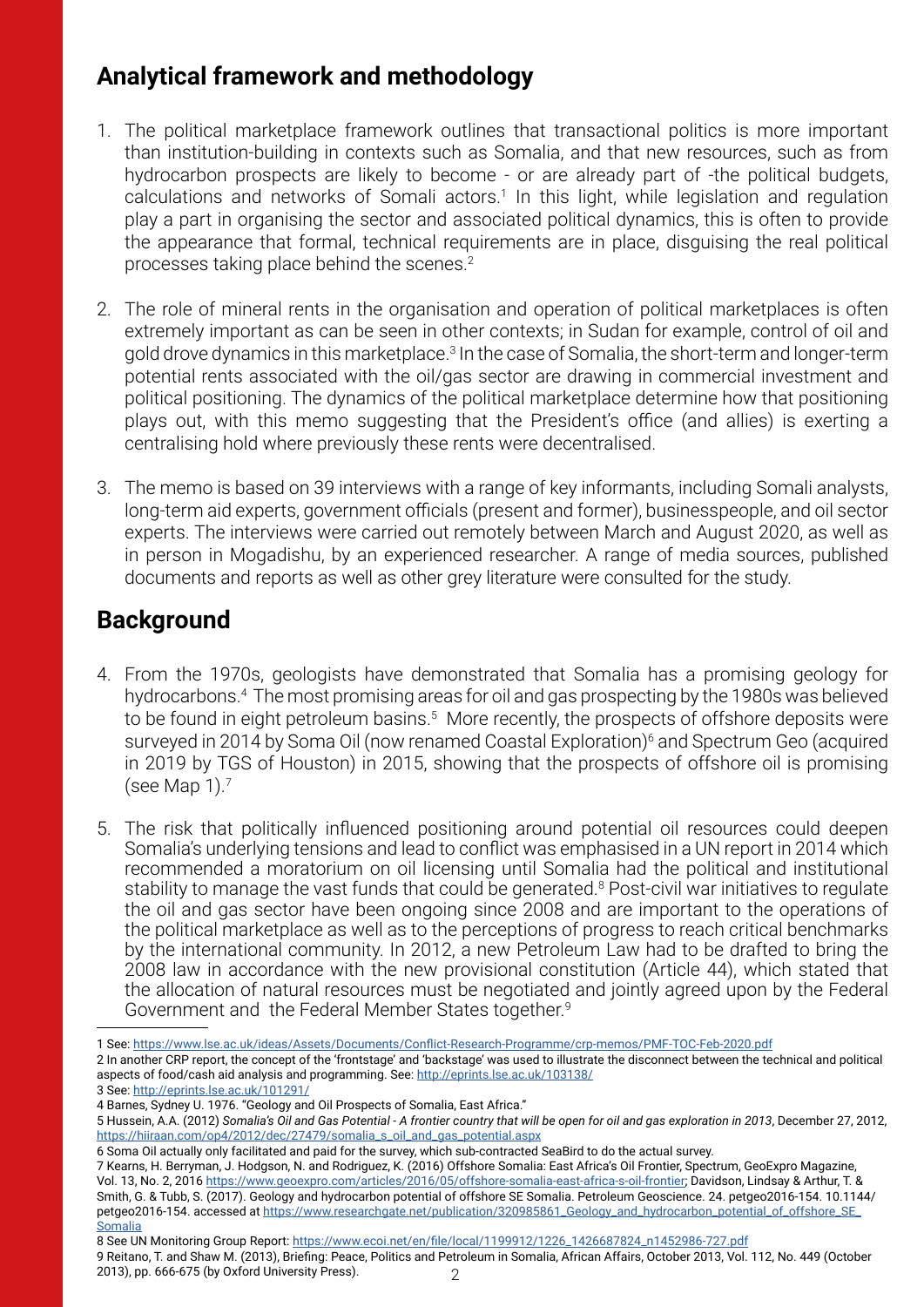#### *Map 1.*<sup>10</sup> *Potential Oil and Gas Areas*



(Source: Map design and adaptation based on the reviewed literature by Joakim Gundel, 2020.)

- 6. However, a new Petroleum Law was not passed by the Parliament until May 2019, and the Upper House did not pass it until January 2020. It was finally ratified and signed by President Mohamed Abdullahi Farmaajo on February 8, 2020.<sup>11</sup> Delays in the legislative process concerned the content of the Production Sharing Agreement (PSA), Resource Sharing Agreement (RSA) and the establishment of the regulatory institutions, such as the Somali Petroleum Authority (SPA); these in turn concern the relative power of central vis-à-vis regional authorities in the still nascent federal arrangement in Somalia.
- 7. The UN Monitoring Group on Somalia and Eritrea (UN SEMG) reported in October 2014 that increasing commercial activity in the oil and gas sector in Somalia without a resolution to constitutional and legal disputes surrounding the control of natural resources increased the risk of conflict.<sup>12</sup> In 2015, the UN SEMG again raised these issues regarding the Soma Oil agreement which led to an investigation by the UK Serious Fraud Office (SFO) and caused further delay to the legislative process. A report by the Adam Smith Institute (ASI), in 2014, raised many of the same issues as the UN SEMG, and made a number of recommendations including in the area of technical support and the need for 'constitutional consensus' as a precondition to such support.13
- 8. The issues raised by the ASI and UN Monitoring Group reports prompted international partners to engage with the FGS on developing the legal frameworks for the oil sector. The World Bank (WB) took the lead on this in 2016 and produced a review of the legal framework for the petroleum sector. One of the key recommendations of their report was that a consultative process with the FMS needed to take place regarding the powers of the various organs with respect to petroleum administration, ownership and revenue allocation.<sup>14</sup> The WB report also suggested that the petroleum law should set the main principles for contracting and that a model PSA should be developed. Due to the risks of creating dangerous and destabilizing competition between the various actors, it was recommended that no exploratory drilling by international oil companies would be permitted until a new legal and fiscal framework for petroleum was agreed upon.

11<http://somalialicensinground.com/wp-content/uploads/SOMALI-PETROLEUM-LAW-2020-2.pdf>

- 13 Adam Smith International (2014), Needs Assessment for the Development of Somalia's Extractive Industries, March 2014, Adam Smith International.
- 14 World Bank (2016), Review of the legal, regulatory, and fiscal framework of Somalia for the Petroleum Sector, Federal Republic of Somalia, FINAL REPORT, 4 August 2016, World Bank.

<sup>10</sup> Obbia Basin (corresponding to the Mudug Basin and Somali Embayment), Coriole Basin (corresponding to the Somali Coastal Basin), and the Juba-Lamu Basin (corresponding to the Lamu Embayment).

<sup>12</sup> See: [https://www.ecoi.net/en/file/local/1199912/1226\\_1426687824\\_n1452986-727.pdf](https://www.ecoi.net/en/file/local/1199912/1226_1426687824_n1452986-727.pdf)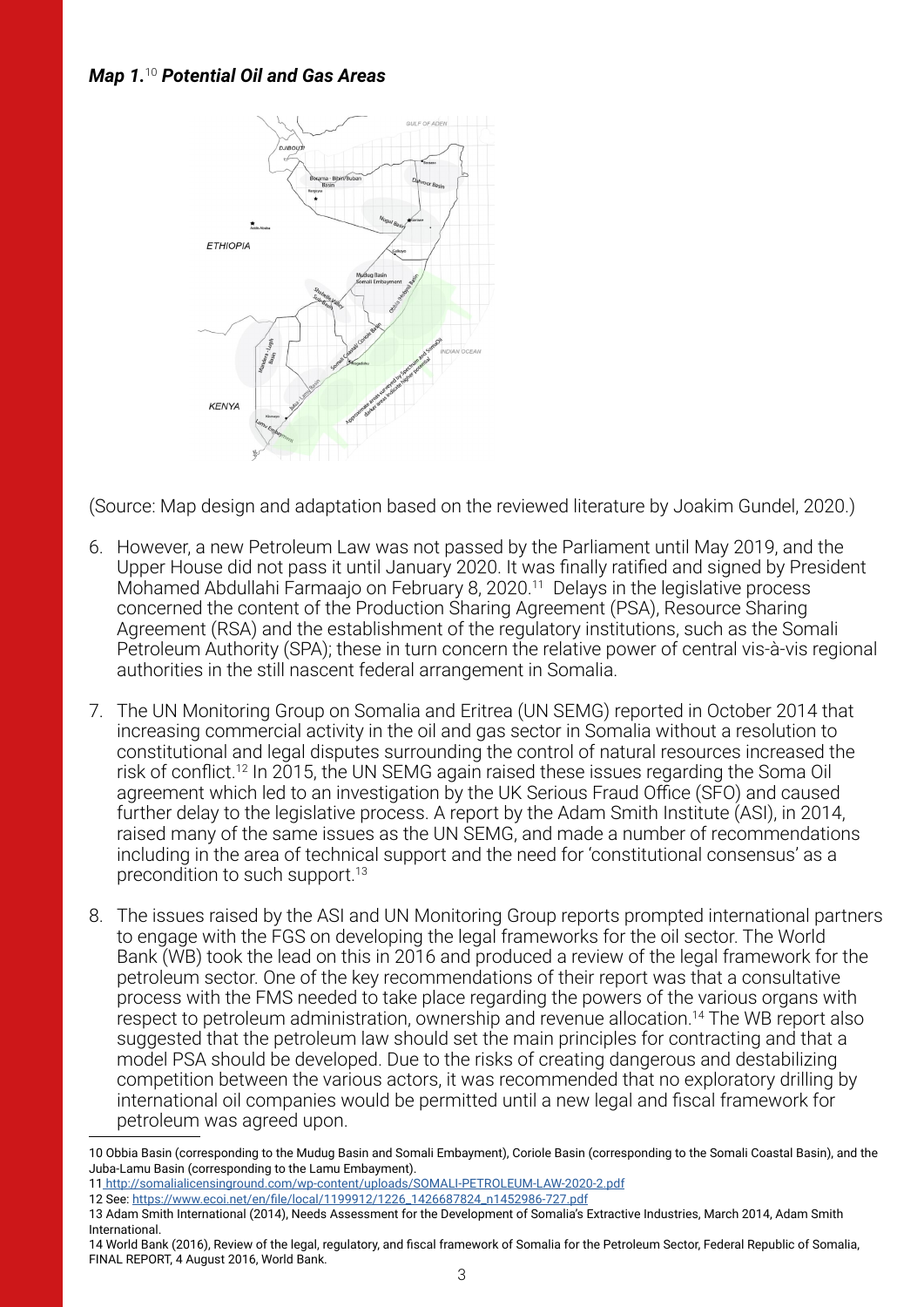- 9. Hence, a Revenue Sharing Agreement (RSA) was negotiated between the Federal Government (FGS) and the Federal Member States (FMS) in Baidoa, in June 2018.15 The international partners, World Bank and IMF (who by then had been engaged in the debt relief process) had used the debt relief process, which has been underway for some years in Somalia, as a lever to encourage agreement.<sup>16</sup> The RSA was not passed by legislation until 20 May 2019.17 It established that the FGS will retain 55% of revenue from future offshore oil production and 30% from onshore output, with the FMS and the local communities receiving the remainder. This was written into the new Petroleum Law passed in February 2020. However, the Financial Governance Committee (FGC) raised concern that there could be significant disparities in the revenue shares between the FMSs, and therefore advised in June 2020 that the terms of the agreement be reviewed periodically.<sup>18</sup> Areas of the RSA remain contentious. For example, Puntland believes the Petroleum Law breaches Article 44 of the 2012 Constitution, which declares that the principles of federalism rather than centralism should be the key principle of governance.<sup>19</sup>
- 10. The Soma Oil controversy is an important reminder of the complications of engaging in an unregulated environment. The promising offshore reserves were clearly sparking impatience,<sup>20</sup> not only from the Government officials, but also from UK based Soma Oil & Gas and Norwegian Spectrum Geo. Both companies had been pushing and assisting the government to initiate the oil licensing process, in their attempts at acquiring their rewards for their support to the Ministry of Petroleum. While sale of survey data was the business interest of Spectrum, Soma Oil, a UK company which involved the ex-PM, Hassan Khaire, attempted to gain access to 12 oil blocks (See Map 2) while also dictating the terms of the production sharing agreement (PSA).<sup>21</sup> This event has ultimately served a useful purpose as it highlights the reputational risks of opaque engagement in this area and the need for proper regulation and oversight.

<sup>15</sup> The formal title was the *Agreement on Ownership, Management and Sharing of Revenues from the Natural Resources of the Country (Oil & Minerals)*- also called the Baidoa Agreement.

<sup>16</sup> See CRP memo on debt relief and the political marketplace: [https://www.lse.ac.uk/ideas/projects/conflict-research-programme/](https://www.lse.ac.uk/ideas/projects/conflict-research-programme/publications/memos) [publications/memos](https://www.lse.ac.uk/ideas/projects/conflict-research-programme/publications/memos)

<sup>17</sup> Somalia Moves Step Closer to Reviving Oil Sector with New Terms, Bloomberg, 28 June 2019. [https://www.bloomberg.com/news/](https://www.bloomberg.com/news/articles/2019-06-28/somalia-moves-step-closer-to-reviving-oil-sector-with-new-terms) [articles/2019-06-28/somalia-moves-step-closer-to-reviving-oil-sector-with-new-terms](https://www.bloomberg.com/news/articles/2019-06-28/somalia-moves-step-closer-to-reviving-oil-sector-with-new-terms)

<sup>18</sup> Financial Governance Report 2020, Federal Government of Somalia, World Bank, EU, IMF, AfDB, July 2020. [https://mof.gov.so/sites/default/](https://mof.gov.so/sites/default/files/2020-08/Financial Governance Report 2020 - English Report.pdf) [files/2020-08/Financial%20Governance%20Report%202020%20-%20English%20Report.pdf](https://mof.gov.so/sites/default/files/2020-08/Financial Governance Report 2020 - English Report.pdf)

<sup>19</sup> Financial Governance Report 2020, Federal Government of Somalia, World Bank, EU, IMF, AfDB, July 2020. [https://mof.gov.so/sites/default/](https://mof.gov.so/sites/default/files/2020-08/Financial Governance Report 2020 - English Report.pdf) [files/2020-08/Financial%20Governance%20Report%202020%20-%20English%20Report.pdf](https://mof.gov.so/sites/default/files/2020-08/Financial Governance Report 2020 - English Report.pdf)

<sup>20</sup> The seismic surveys conducted by Soma Oil & Gas and Spectrum Geo, suggest that Somalia has promising oil reserves along the Indian Ocean coast, between the cities of Garad and Kismayo. Total offshore deposits could be as high as 100 billion barrels. See Somalia Readies for Oil Exploration, Still Working on Petroleum Law, Voice of America, February 13, 2019. [https://www.voanews.com/africa/somalia-readies-oil](https://www.voanews.com/africa/somalia-readies-oil-exploration-still-working-petroleum-law)[exploration-still-working-petroleum-law](https://www.voanews.com/africa/somalia-readies-oil-exploration-still-working-petroleum-law)

<sup>21</sup> Announced on 6 August 2013 of the Oil and Gas Agreement Signed between Somalia and Soma Oil, according to a presentation by Soma Oil & Gas entitled Unlocking Somalia's Potential, at Eastern African Oil Conference in Nairobi, 29-30 April 2014. https://www.voanews.com/ africa/somalia-readies-oil-exploration-still-working-petroleum-law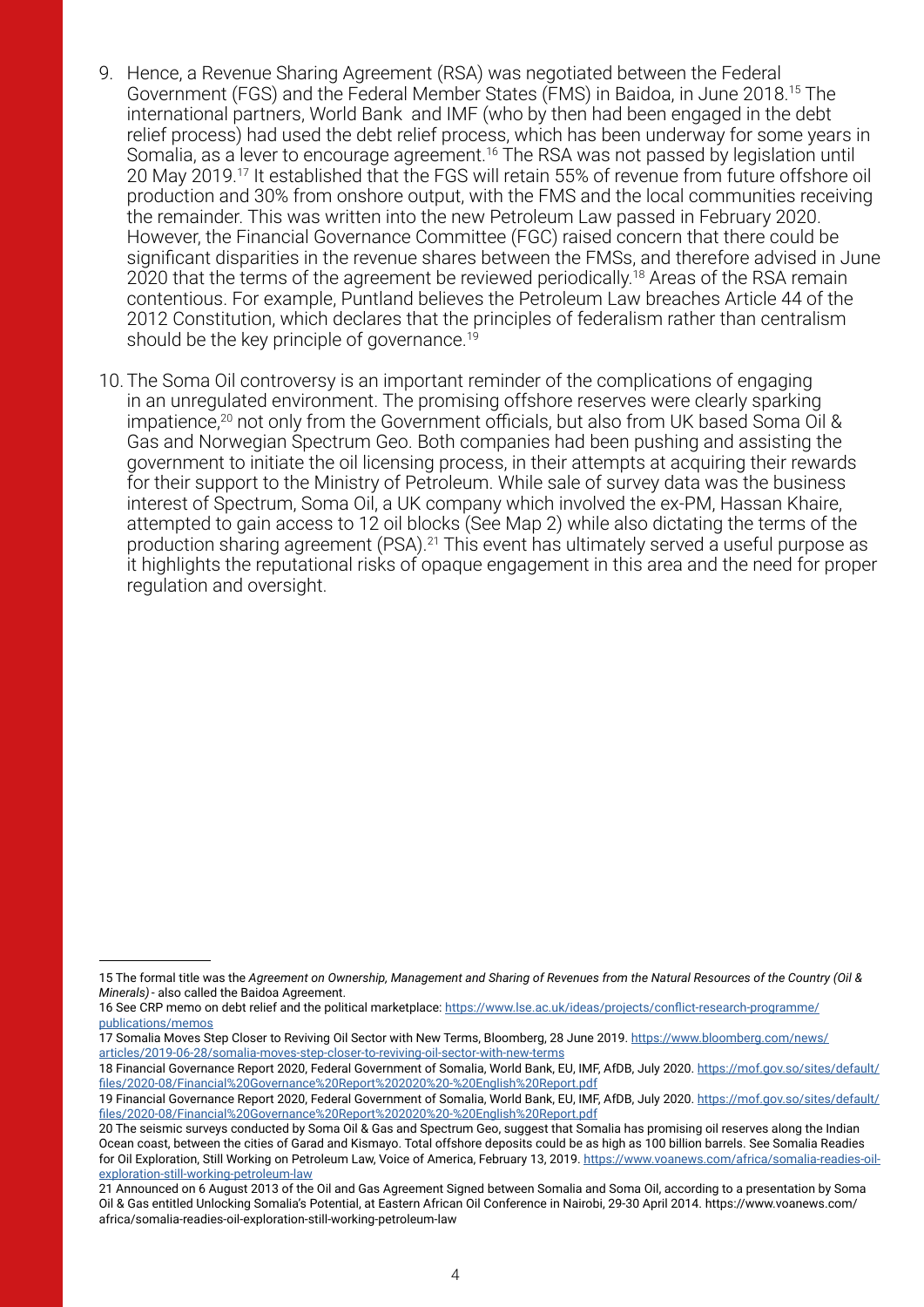

(Source: Map design and adaptation by Joakim Gundel, 2020)

- 11.Despite the emphasis that is being placed on regulation, Somali authorities still appear to be unduly rushing the oil licensing process. A February 2019 oil and gas conference, held in London, took place with a model Production Sharing Agreement presented, but with neither the legal framework nor institutions in place.<sup>22</sup> The FGC raised concerns about the PSA because it was different from the previously designed model and was not aligned with the Procurement Law.
- 12.A requirement of the new Petroleum Law is that a regulating institution the Somali Petroleum Authority (SPA) - is established within six months from the date of the law's ratification,<sup>23</sup> which would be by the launch of the Oil Licensing Round in August 2020. Henceforth, the responsibility of negotiating oil exploration and production contracts and concessions would lie with the SPA. However, the board of the SPA, its Chairman and CEO was not appointed until July 30, only a few days after the Parliament had dismissed PM Hassan Khaire, who resigned under duress on July 25. This was controversial because according to Article 97(4) of the provisional constitution,<sup>24</sup> the cabinet, which is the only authority that can make such appointments, is effectively dissolved if the PM is removed. The appointment was therefore made by a Cabinet that de jure was dissolved by law and thus not legitimate.
- 13. The composition of the SPA has raised questions among many observers, where Article 19 (3b) states that the members of the SPA must be selected for their knowledge, professionalism, competence, and integrity. This does not appear to be the case. Article 19 (3d) is particularly important for understanding why the setting up of the SPA is a key transactional element in the political marketplace because it states that the members of the SPA shall hold office - assuming good behaviour - for a period of four years, that is beyond the forthcoming elections. If this is respected, placing favoured candidates in this agency would be advantageous to the incumbent ruling cabal,<sup>25</sup> because it would enable them to maintain influence in the oil sector even if they lose the elections.

<sup>22</sup> Financial Governance Report 2020, Federal Government of Somalia, World Bank, EU, IMF, AfDB, July 2020. [https://mof.gov.so/sites/](https://mof.gov.so/sites/default/files/2020-08/Financial Governance Report 2020 - English Report.pdf) [default/files/2020-08/Financial%20Governance%20Report%202020%20-%20English%20Report.pdf](https://mof.gov.so/sites/default/files/2020-08/Financial Governance Report 2020 - English Report.pdf)

<sup>23</sup> Federal Republic of Somalia, Ministry of Petroleum and Mineral Resources, Somali Petroleum Law, Signed February 2020, Mogadishu, Somalia

<sup>24</sup> Federal Republic of Somalia, Provisional Constitution, Adopted August 1, 2012, Mogadishu, Somalia

<sup>25</sup> The ruling cabal were often referred to by Somalis as FFK ("Farmajo, Fahad & Khaire");, President Mohamed Abdullahi Mohamed (Farmajo), (now ex-) Prime Minister Hassan Ali Khaire and the Director General of the National Intelligence and Security Agency, Fahad Yasin Dahir).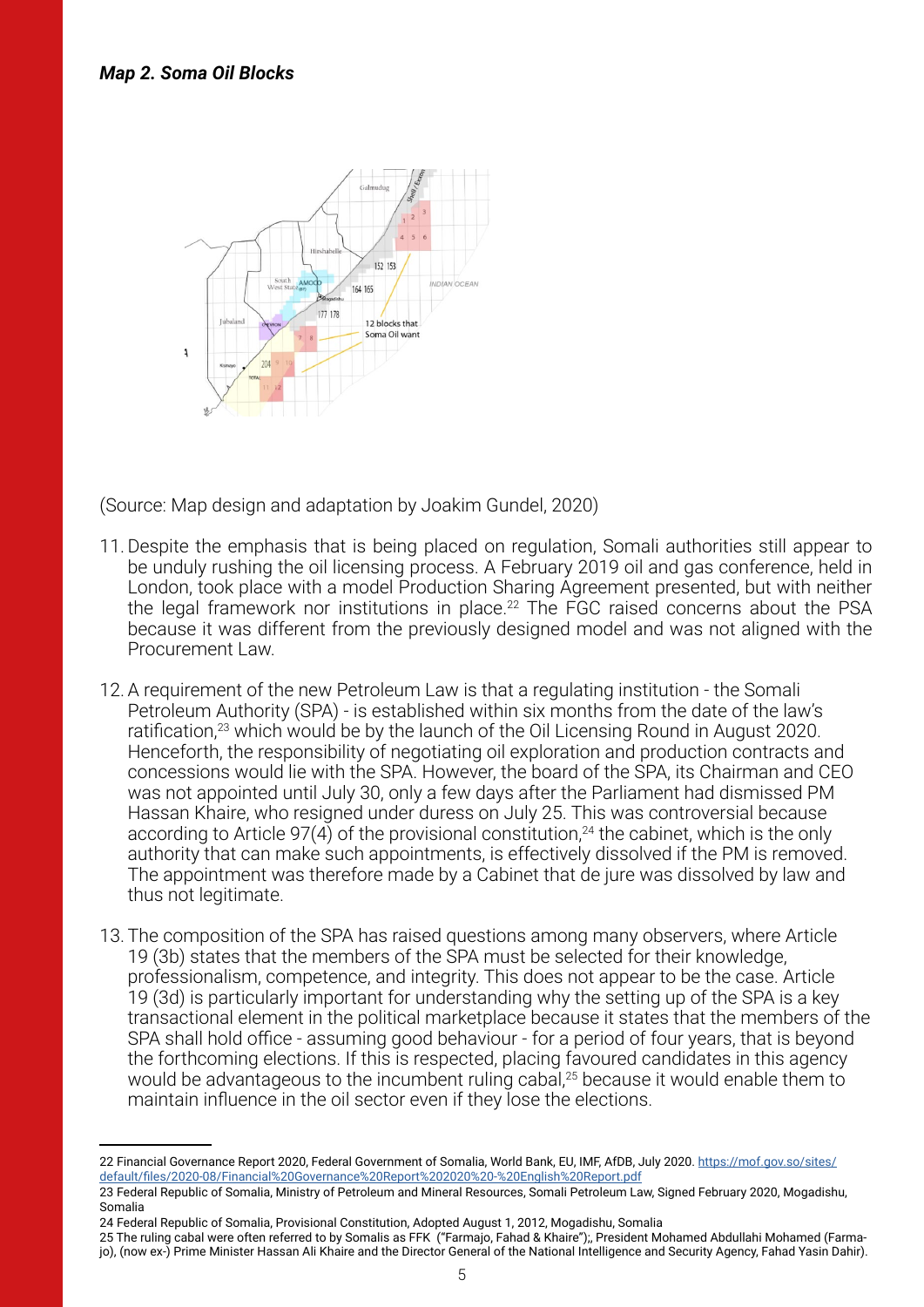- 14. Since 2017, strains between the FGS and the FMSs have been widely reported reflecting the tensions between centralized and decentralized power, with the incumbent FGS representing a centralizing 'turn' in Somalia's political evolution (supported by Ethiopia and Eritrea); the heavily contested elections in South West State (SWS) and Jubbaland being the prime examples.26 Influence by the FGS over the FMSs has included appointments within the SPA. Having gained influence over SWS, Galmadug and Hirshabelle, the FGS was able to rush the new Petroleum Law through the Upper House, which the President was able to sign quickly on 8 February 2020.
- 15. In terms of implications for the political marketplace analysis, two elements emerged as important:
	- $\alpha$ ) Ensuring the launch of the oil licensing round in the hope of signing several PSA's to obtain funds to finance the upcoming election campaigns.
	- $\beta$ ) Ensuring that it is "your people" who sit in the controlling positions of the SPA (which maintains more permanency than the Minister of Petroleum) to secure control over licensing and contracting negotiations.
- 16. Finally, although the Petroleum Law has been passed through the legislature and signed by the President, and the SPA board has been appointed (although controversially), the regulatory and institutional frameworks are still not entirely in place, and past practices still cast a shadow over the prospects of oil licensing and exploration in Somalia. These are listed in Annex I.

# **Key Actors in the Hydrocarbon Sector in Somalia**

#### *Oil Companies*

- 17. Somalia has never had the commercial companies and political leadership with available capital and capability to pursue oil and gas production on their own. Exploration for oil and gas has therefore been driven forward by a combination of foreign oil companies, foreign states, international organizations such as the World Bank, and local Somali actors and the Government(s) of Somalia trying to attract investments.27
- 18. The most important "firms" in the oil sector are the so-called Oil Majors. Many of these household names were involved in Somalia in the 1960s and 70s. Following the collapse of the state in 1991, Conoco-Phillips, Amoco (BP since 2001), Shell (Pecten), Chevron, ENI (Agip) and TOTAL all declared "force majeure" until Somalia become stable again. The most important block concessions in February 1991 (see Map 3) were held by Pecten (now in joint venture Shell/Exxon), Conoco-Philips, Chevron, Amoco (Now BP), and ENI (Agip).

<sup>26</sup> See:<https://www.somtribune.com/2018/12/27/icg-blames-villa-somalia-on-muscling-in-on-southwest-election-inflaming-crisis/>; [https://](https://www.crisisgroup.org/africa/horn-africa/somalia/b158-ending-dangerous-standoff-southern-somalia) [www.crisisgroup.org/africa/horn-africa/somalia/b158-ending-dangerous-standoff-southern-somalia](https://www.crisisgroup.org/africa/horn-africa/somalia/b158-ending-dangerous-standoff-southern-somalia)

<sup>27</sup> See for World Bank (1988), Petroleum Exploration Promotion Project, Project Completion Report, December 8, 1988, and Reitano, T. and Shaw M. (2013), Briefing: Peace, Politics and Petroleum in Somalia, African Affairs, October 2013, Vol. 112, No. 449 (October 2013), pp. 666- 675 (by Oxford University Press).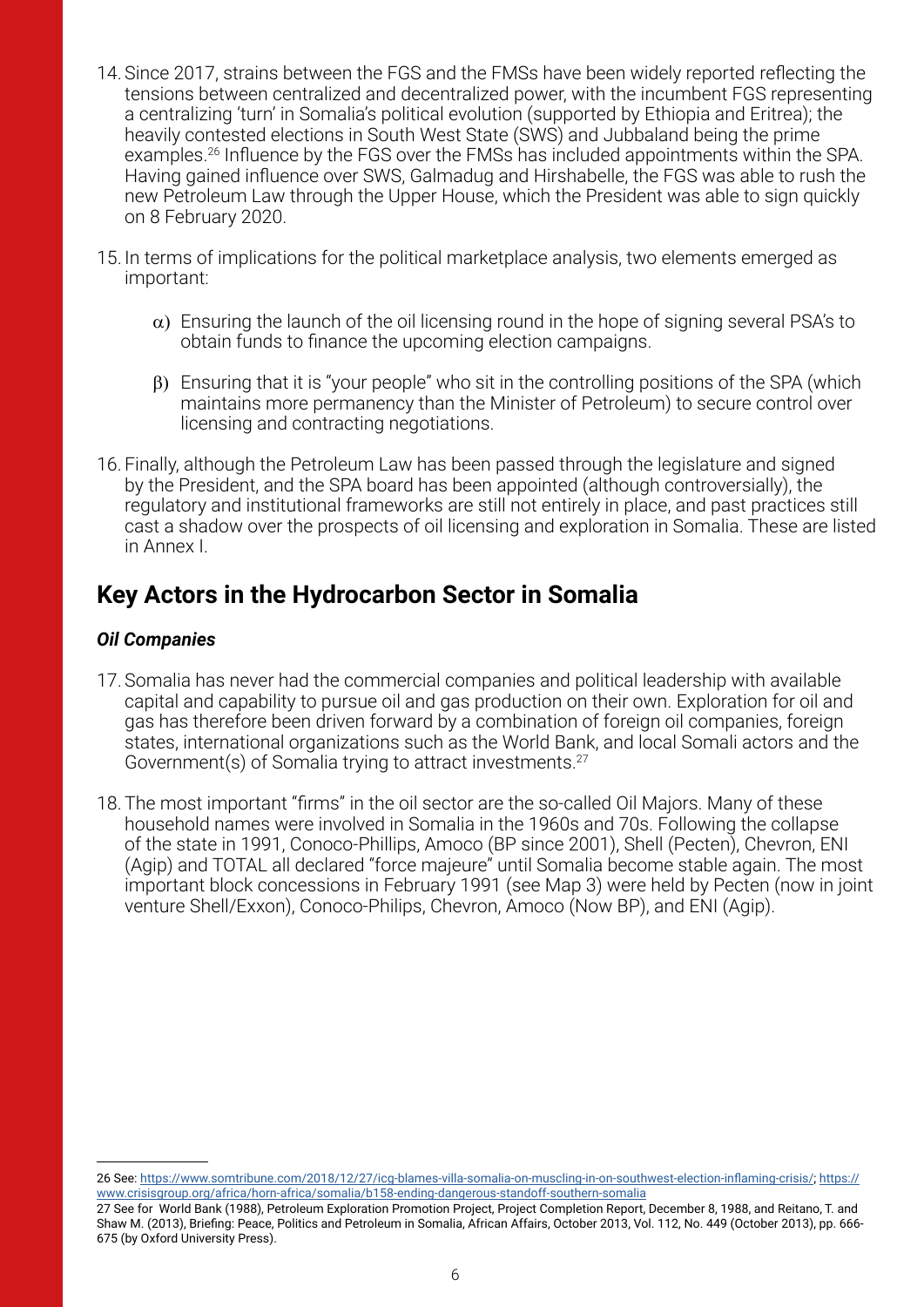*Map 3. Concessions held by the Oil Majors from 1991 (including TOTAL's 2001 concession with the TNG)* 



(Source: Map design by Joakim Gundel, 2020)

- 19.Over the last 2-3 decades different national and regional authorities have signed agreements with major and minor companies, complicating the concessionary landscape.<sup>28</sup> For example, in February 2001, TOTAL signed an exploration agreement with the Transitional National Government (TNG). The agreement reportedly granted TOTAL the right to explore in the Indian Ocean off southern Somalia (See Map 3), but also triggered more than a decade of disputes between various transitional federal governments and the provincial authorities regarding the rights to oil. In 2012, the TFG Minister for Petroleum, informed the oil companies who had claimed "force majeure" that their legacy concessions would remain effective if they were interested and encouraged them to return. The letter also specified that any permits or contracts acquired after 1991 were considered invalid. This also invalidated all licenses entered by smaller companies, some of whom have signed agreements with authorities in Somaliland, Puntland and Galmudug.
- 20. To date, only Shell/Exxon has actively claimed a continued interest and made an agreement with the Ministry of Petroleum; signed in June 2019, a settlement letter confirms their exclusive petroleum exploration and production rights over the offshore blocks in Somalia under a concession agreement that has been under force majeure since 1991 (see Map 2).29 The letter enables a payment to be made for the renewal of the rights. In October 2019, Shell and Exxon reportedly paid USD 1.7 million in retrospective charges to the Government of Somalia to maintain this concession. BP (Amoco), CONOCO and ENI (Agip) had previously confirmed their interest in retaining their old concessions, but further developments are not yet clear.
- 21. The Oil Majors do not yet appear to have been playing any pro-active role in trying to re-activate their old concessions or pursue explorations in other areas of Somalia. The is due to the both the security risks and the unclear legal and institutional frameworks and where smaller companies are less restricted by these factors. The recent decline in oil prices associated with

<sup>28</sup> Oil Contracts: The deals and companies in Somalia, by T. Rooble, Goobjoog News, August 9, 2015. [http://goobjoog.com/english/oil-contracts](http://goobjoog.com/english/oil-contracts-the-deals-and-companies-in-somalia/)[the-deals-and-companies-in-somalia/](http://goobjoog.com/english/oil-contracts-the-deals-and-companies-in-somalia/)

<sup>29</sup> Somalia says Shell, Exxon agree to pay \$1.7 million for oil blocks lease, Reuters, October 29, 2019. [https://www.reuters.com/article/us](https://www.reuters.com/article/us-somalia-oil/somalia-says-shell-exxon-agree-to-pay-17-million-for-oil-blocks-lease-idUSKBN1X70V9)[somalia-oil/somalia-says-shell-exxon-agree-to-pay-17-million-for-oil-blocks-lease-idUSKBN1X70V9](https://www.reuters.com/article/us-somalia-oil/somalia-says-shell-exxon-agree-to-pay-17-million-for-oil-blocks-lease-idUSKBN1X70V9)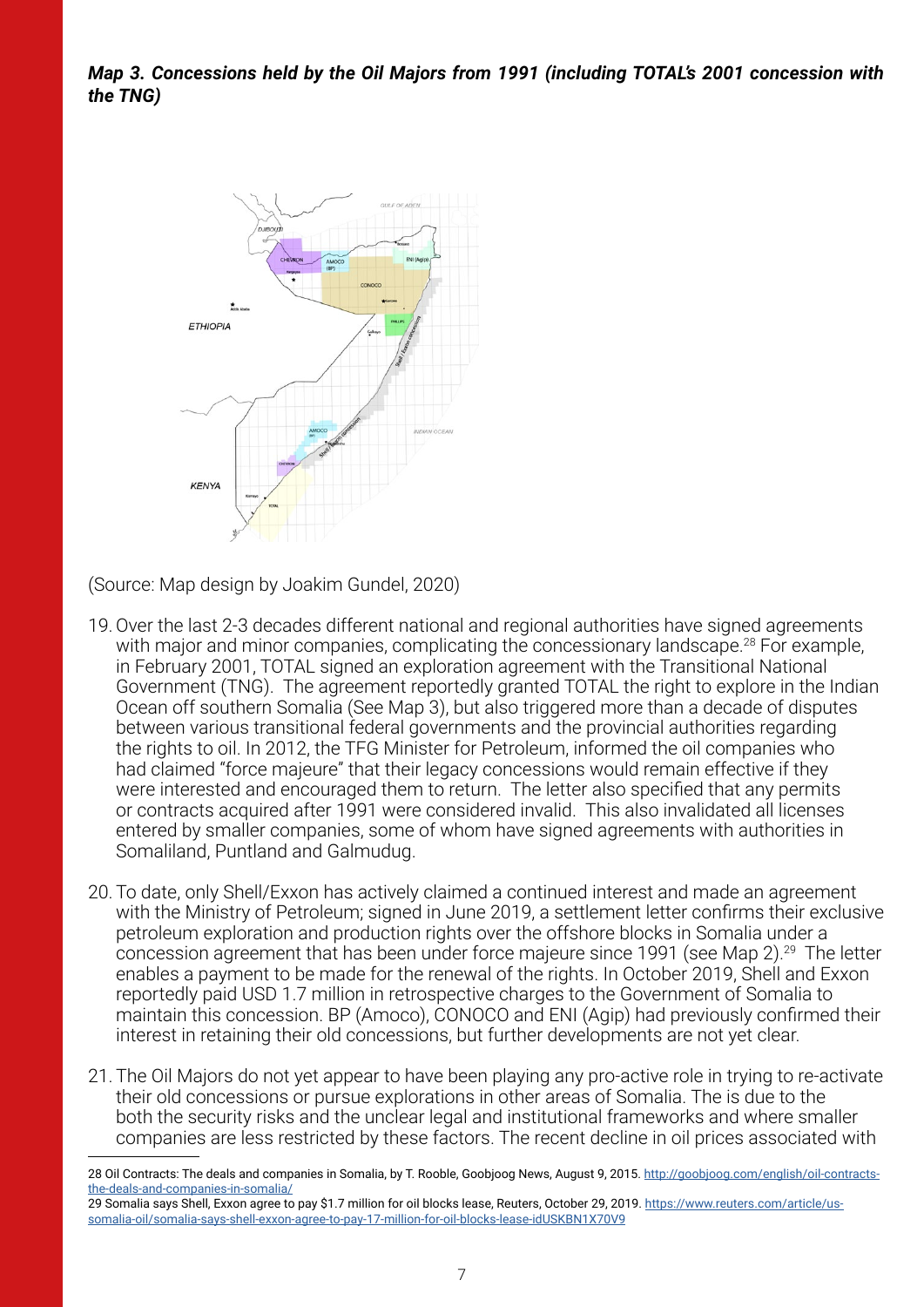Covid-19 will add to this risk perception. Shell and Conoco have occasionally responded to some of the smaller companies when they have encroached on their concessions under force majeure to protect them.<sup>30</sup> But other than that, they have remained largely passive. However, this may change as the FGS intensifies its licencing.

- 22. Major oil companies are known to act in coordination with their respective national governments. While these relationships are opaque, it is possible and even likely that geopolitical and some commercial interests are part of the underlying international engagement in Somalia in this sector.
- 23. The oil and gas industry is also populated by smaller companies who either work on behalf of the oil majors or independently. These are companies with the risk appetite to operate in contexts which carry significant operational risks for the oil majors. Their strategy usually involves exploration and finding oil, in order that their interests are either bought out by oil majors, or so that they can partner with oil majors to co-develop finds. These companies are not able to raise the sizeable investments required to start oil production and are therefore not very useful partners if future oil extraction is to benefit development in Somalia.
- 24. Hence, while the Oil Majors have remained inactive since 1990, exploration activities have been driven by these smaller adventurous companies hoping to 'hit the jackpot'. Most of these companies have been brought in through connections made by Somali actors, particularly in Puntland, Somaliland and present-day Galmudug. There are many examples of companies who have been active in this small-scale exploration.31
- 25. In addition to these companies, Norwegian Spectrum Geo (now TGS) was contracted by the FGS to carry out seismic surveys in 2015.32 TGS (Spectrum) is a company who specialises in geo-surveys and makes money by selling their data to oil prospectors; they keep the rights to the data and speculate in getting their investment back by selling the data. TGS stand to gain from the auctioning of oil exploration licenses, as oil companies may be interested in purchasing their survey data and are therefore actively backing the Ministry of Petroleum in advancing the oil licensing round.<sup>33</sup>

#### *Foreign countries and external oil interests in Somalia*

- 26. Many foreign countries will be aware of and interested in the potential oil and gas reserves in Somalia given both its potential geopolitical importance as well as commercial profits. The United Kingdom, Norway and the United States are three countries that stand out in this regard, but Qatar, UAE, Turkey, Kenya and Ethiopia are also amongst countries with interests in the Somali oil and gas sector.
- 27. The international donor countries, and the International Financial Institutions (IFIs), such as the World Bank and IMF, also eye future oil extraction as a major revenue that would enable Somalia to serve future development loans, which would become available once Somalia reaches the debt relief completion point.<sup>34</sup> Thus, debt relief and oil sector development are linked.
- 28. The UK's interest in this sector developed alongside its leadership of a renewed state-building programme under David Cameron's government. The controversial Soma Oil case illustrated

<sup>30</sup> Shell clings firmly to its concession, Africa Intelligence, 01/03/2013, [https://www.africaintelligence.com/eastern-and-southern-africa\\_](https://www.africaintelligence.com/eastern-and-southern-africa_business/2013/03/01/shell-clings-firmly-to-its-concession,107947287-gra) [business/2013/03/01/shell-clings-firmly-to-its-concession,107947287-gra](https://www.africaintelligence.com/eastern-and-southern-africa_business/2013/03/01/shell-clings-firmly-to-its-concession,107947287-gra)

<sup>31</sup> Such as Range Resources and Africa Oil Corp in Puntland, Liberty Petroleum in Galmudug, and Genel Energy and RAK Gas in Somaliland. 32 Kearns, H. Berryman, J. Hodgson, N. and Rodriguez, K. (2016) Offshore Somalia: East Africa's Oil Frontier, Spectrum, GeoExpro Magazine, Vol. 13, No. 2, 2016 <https://www.geoexpro.com/articles/2016/05/offshore-somalia-east-africa-s-oil-frontier>

<sup>33</sup> Somalia to auction oil blocks starting August, Goobjoog News, May 13, 2020. [http://goobjoog.com/english/somalia-to-auctiong-oil-blocks](http://goobjoog.com/english/somalia-to-auctiong-oil-blocks-starting-august/)[starting-august/](http://goobjoog.com/english/somalia-to-auctiong-oil-blocks-starting-august/)

<sup>34</sup> See: See CRP memo on debt relief and the political marketplace: [https://www.lse.ac.uk/ideas/projects/conflict-research-programme/](https://www.lse.ac.uk/ideas/projects/conflict-research-programme/publications/memos) [publications/memos](https://www.lse.ac.uk/ideas/projects/conflict-research-programme/publications/memos)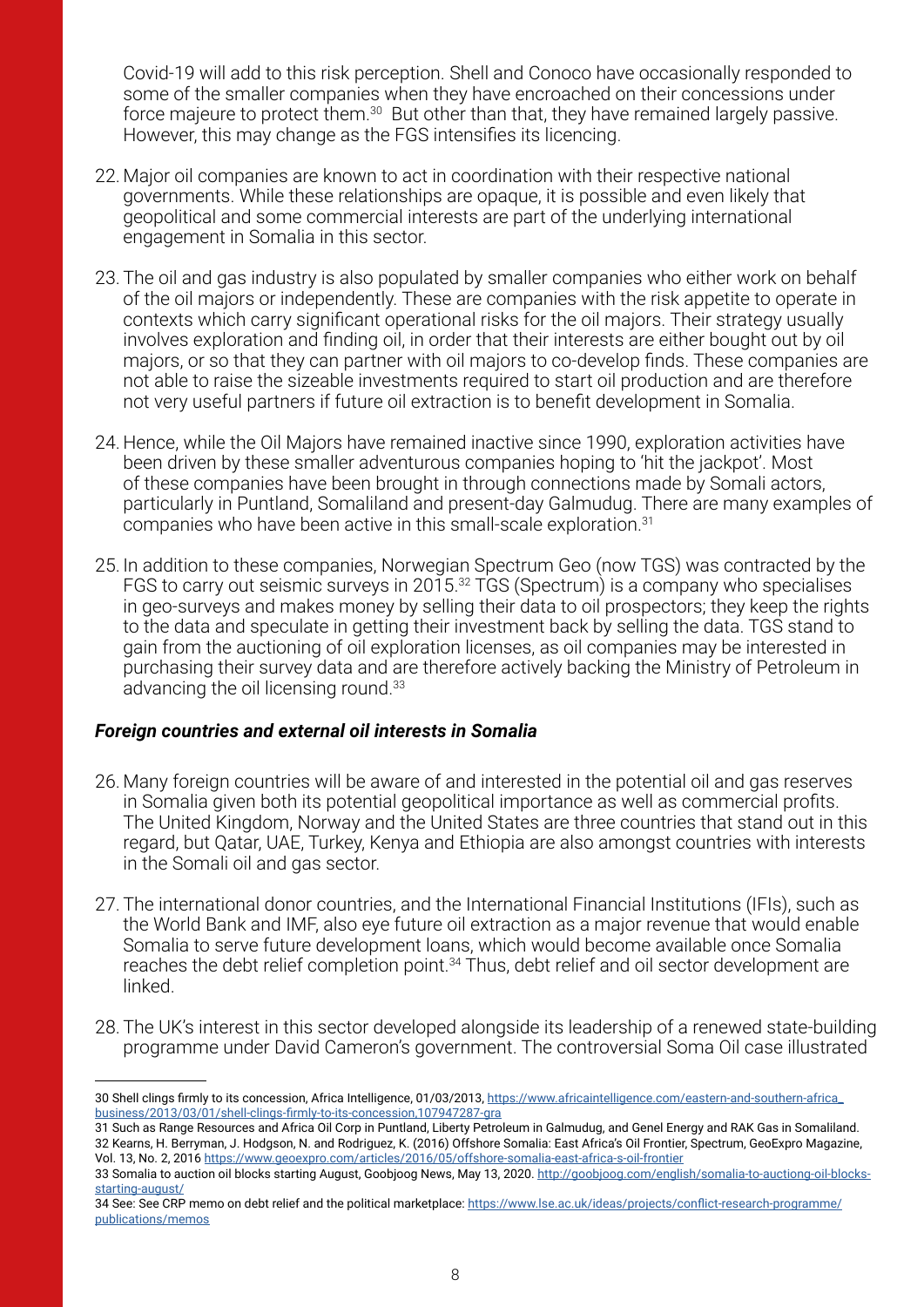this, which came under investigation by the Serious Fraud Office in 2015 but was ultimately dropped referencing insufficient evidence. Several analysts perceive UK Aid to be partially aligned with areas of high hydrocarbon potential, though it is worth noting that some of these areas are also areas with long-term vulnerable and marginalised populations.

- 29. Several interviewees suggest that US engagement in Somalia reflects an increasing awareness of the potential of hydrocarbon finds, following the more recent surveying. In 2017, the US Ambassador to Somalia encouraged American oil companies to consider investing in Somalia.35 The US is likely interested in protecting the old legacy concessions (Exxon, Conoco, Chevron, Amoco), which involves a major part of the onshore deposits. The UK may be working to protect overlapping interests with the US with regards to the joint Shell/Exxon offshore concessions and the BP (former Amoco) legacy concessions. The US may also be interested in preventing global rivals such as China from accessing Somali oil and gas.
- 30. Furthermore, several analysts claim that both the US and UK have been deeply involved in the political disputes and government selection processes in the Federal Member States, in particular South-West State, Jubaland and Galmudug, with the main underlying rationale being influence over prospective oil resources.<sup>36</sup>
- 31.Unlike the United States and United Kingdom, Norway does not have legacy concessions to protect, however, they gained an important entry point through ex-Prime Minister, Hassan Ali Khaire, a Norwegian citizen, who has a background in this sector through his association with Soma Oil.<sup>37</sup> Norway has been providing capacity building and technical support to the Ministry of Petroleum,<sup>38</sup> and Spectrum Geo (now merged with TGS) is a Norwegian company. Norway is of course an oil producer itself and can bring expertise and guidance to Somalia, but nevertheless can fall victim to the dynamics of the political marketplace.
- 32.Arab state rivalries have also been playing out in Somalia in recent years, reflecting tensions and conflict in the Gulf, as well as maritime competition and expanding trade opportunities.39 The UAE and Turkey for example, are major investors in Somali ports, which will be key for any future oil operations. Turkey has been formally invited to become involved in offshore oil exploration, as part of an MoU signed in late 2019.<sup>40</sup>
- 33. Neighbouring Kenya and Ethiopia are also highly relevant parties, in terms of trade relations as well as in relation to oil. As indicated earlier the maritime dispute with Kenya concerns hydrocarbon finds. Ethiopia's stance towards Somalia has changed considerably since the election of President Abiy Ahmed, and while it has its own oil extraction process underway in its Somali Regional State, being landlocked Ethiopia has potential interests in establishing oil pipelines to the Somali coast, such as through the seaport of Hobyo, which is relatively close to the major oil fields in the Somali region of Ethiopia.

<sup>35</sup> See: <http://goobjoog.com/english/american-oil-exploration-invested-in-somalia-says-us-diplomat/>

<sup>36</sup> Hussein Salah Kassim, Yet another British ploy in Somalia, April 02 2019, [https://hornpost.net/2019/04/02/yet-another-british-ploy-in](https://hornpost.net/2019/04/02/yet-another-british-ploy-in-somalia/)[somalia/](https://hornpost.net/2019/04/02/yet-another-british-ploy-in-somalia/) ; Abdirahman Omar, *The US Joins The Scramble Somalia's Oil*, May 16 2019, [https://hornpost.net/2019/05/16/the-us-joins-the](https://hornpost.net/2019/05/16/the-us-joins-the-scramble-somalias-oil/)[scramble-somalias-oil/](https://hornpost.net/2019/05/16/the-us-joins-the-scramble-somalias-oil/) ; [http://goobjoog.com/english/american-oil-exploration-invested-in-somalia-says-us-diplomat/.](http://goobjoog.com/english/american-oil-exploration-invested-in-somalia-says-us-diplomat/)

<sup>37</sup> <https://www.radiodalsan.com/en/2019/04/29/norways-oil-agenda-in-somalia/>

<sup>38</sup> Email communication with NORAD.

<sup>39</sup> <https://hornpost.net/2019/03/31/why-saudi-arabia-qatar-and-turkey-are-battling-over-somalia/>

<sup>40</sup> <https://www.nordicmonitor.com/2020/02/turkey-set-up-mechanism-to-explore-oil-gas-and-mining-opportunities-in-somalia/>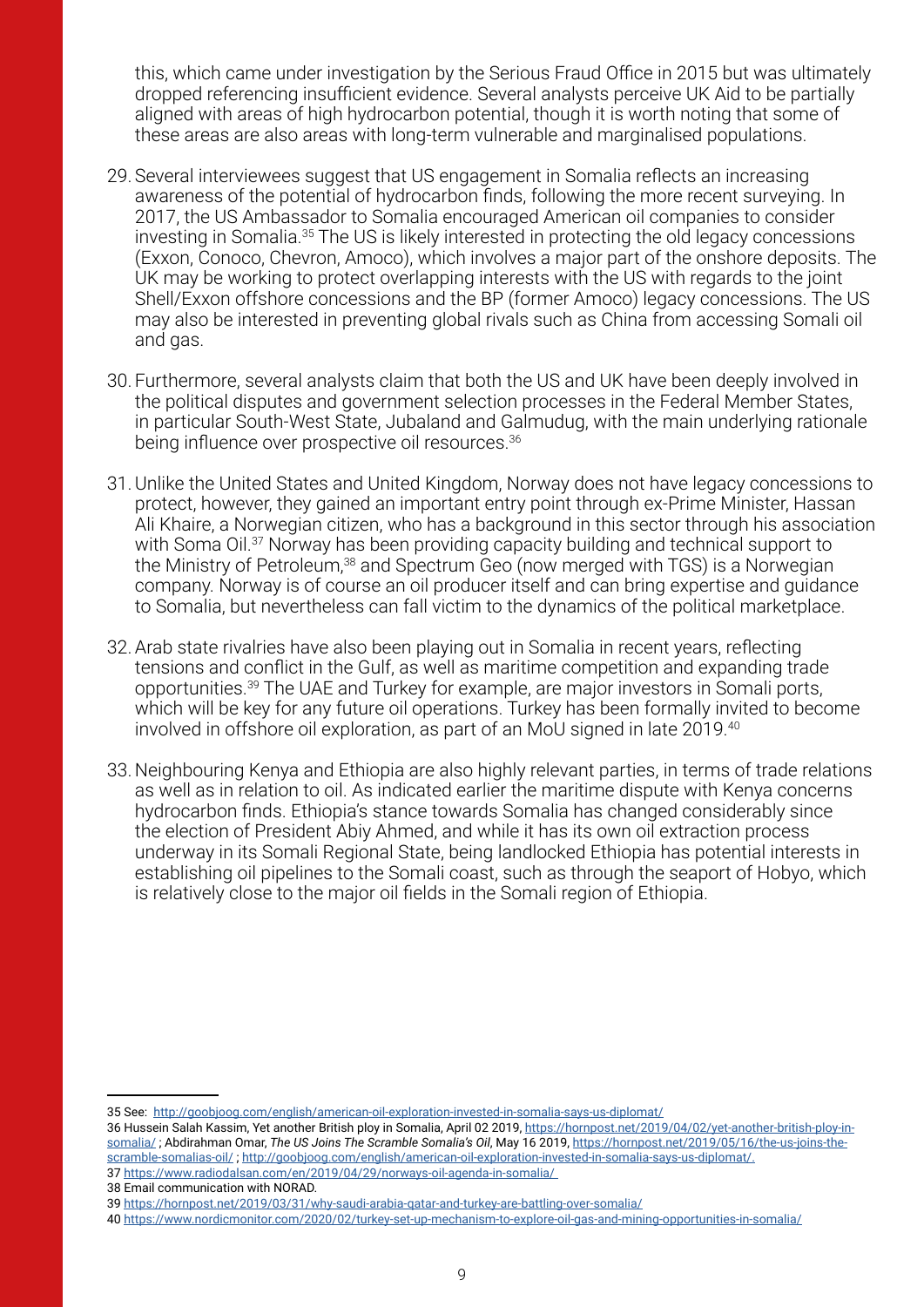## **Somali Actors and Dynamics around Oil Funds in the Political Marketplace**

- 34.Until the recent withdrawal of Prime Minister Hassan Khaire, the ruling cabal in Mogadishu were commonly referred to as the FFK.<sup>41</sup> This cabal represent a centralising 'turn' in Somalia's political evolution that has led to well documented tensions with the Federal Member States, evident in regional elections since 2018, as well as with opposition groups in the capital, Mogadishu. These individuals and networks represent political elites (and their various backers) vying for power, influence, and access to resources within Somalia's Federal system.
- 35.Control over the Ministry of Petroleum and the Somalia Petroleum Authority is of key interest in the political dynamics and positioning within the oil and gas sector, as these institutions will control oil and gas licensing and resources in the short run as well as in the long run as or if institutionalization of the Somali government develops. Until very recently, most of the post-civil war efforts at initiating oil extraction in Somalia had been based on personal and illicit deals, and/or by opaque contracts without any proper legal regulatory frameworks. The development of the Ministry of Petroleum and the SPA provide a structure through which control must now be established by interested and competing parties.
- 36.Research for this memo finds, unsurprisingly, that the Ministry of Petroleum appeared to be under the tight control of the (ex-) Prime Minister and the President respectively, who were at times collaborating and at other times competing for control. A political marketplace framework – and the opinion of many analysts – suggests that the short-term control over resources that is a principal goal in elite politics in Somalia, particularly in advance of an election. These resources concern a) potential payment of fees, rents, and other inducements (which have already been taking place over the years, at a small scale), and b) the subcontracts that will materialise with exploration agreements. Positioning to benefit from this, through the appointments of key positions, is already part of the activities of this marketplace. The recent appointments of the Somalia Petroleum Authority (SPA) is an example of this kind of practice.
- 37. In terms of fees and payments, examples are already evident, such as with the US \$1.7m payments by Shell and Exxon and the earlier Soma Oil share allocation to ex-PM Hassan Khaire. The size of the political budgets in Somalia have been and still are relatively small compared to other similar countries. Usually the "winning" conglomerates are successful because they achieve control over the larger sources of funds to be used in political budgets. However, political conglomerates - or firms - in the Somali context are rarely very fixed blocks as individuals easily shift sides as opportunities arise. In other words, no individual actors or groups in Somalia's fragmented political scene can dominate others. However, although these funds are relatively modest, they can still play a significant role in paying off parliamentarians and other necessary political bribes in the political games associated with election periods, which may improve election (or re-election) chances.
- 38. The provision of logistics, security, accommodation and hospitality services are already wellestablished in Somalia, and have long been part of the political economy of aid, particularly in the humanitarian sector.<sup>42</sup> Private Military and Security Companies (PMSCs), both international and Somali have been providing these services for many years, as a recent CRP memo discussed.<sup>43</sup> As, or if, commercially viable hydrocarbon deposits are identified, infrastructure will be required, such as roads, pipelines, storage facilities, port facilities and airstrips, which will provide further contracting opportunities. There are already Somali businessmen who were previously involved in food aid contracting and who have moved into

42 See:<http://eprints.lse.ac.uk/103138/>

<sup>41</sup>FFK refers to President Mohamed Abdullahi Mohamed (Farmajo), (now ex-) Prime Minister Hassan Ali Khaire and the Director General of the National Intelligence and Security Agency, Fahad Yasin Dahir.

<sup>43</sup> See: [https://www.lse.ac.uk/ideas/Assets/Documents/Conflict-Research-Programme/crp-memos/Norman-private-military-mogadishu-final.](https://www.lse.ac.uk/ideas/Assets/Documents/Conflict-Research-Programme/crp-memos/Norman-private-military-mogadishu-final.pdf) [pdf](https://www.lse.ac.uk/ideas/Assets/Documents/Conflict-Research-Programme/crp-memos/Norman-private-military-mogadishu-final.pdf)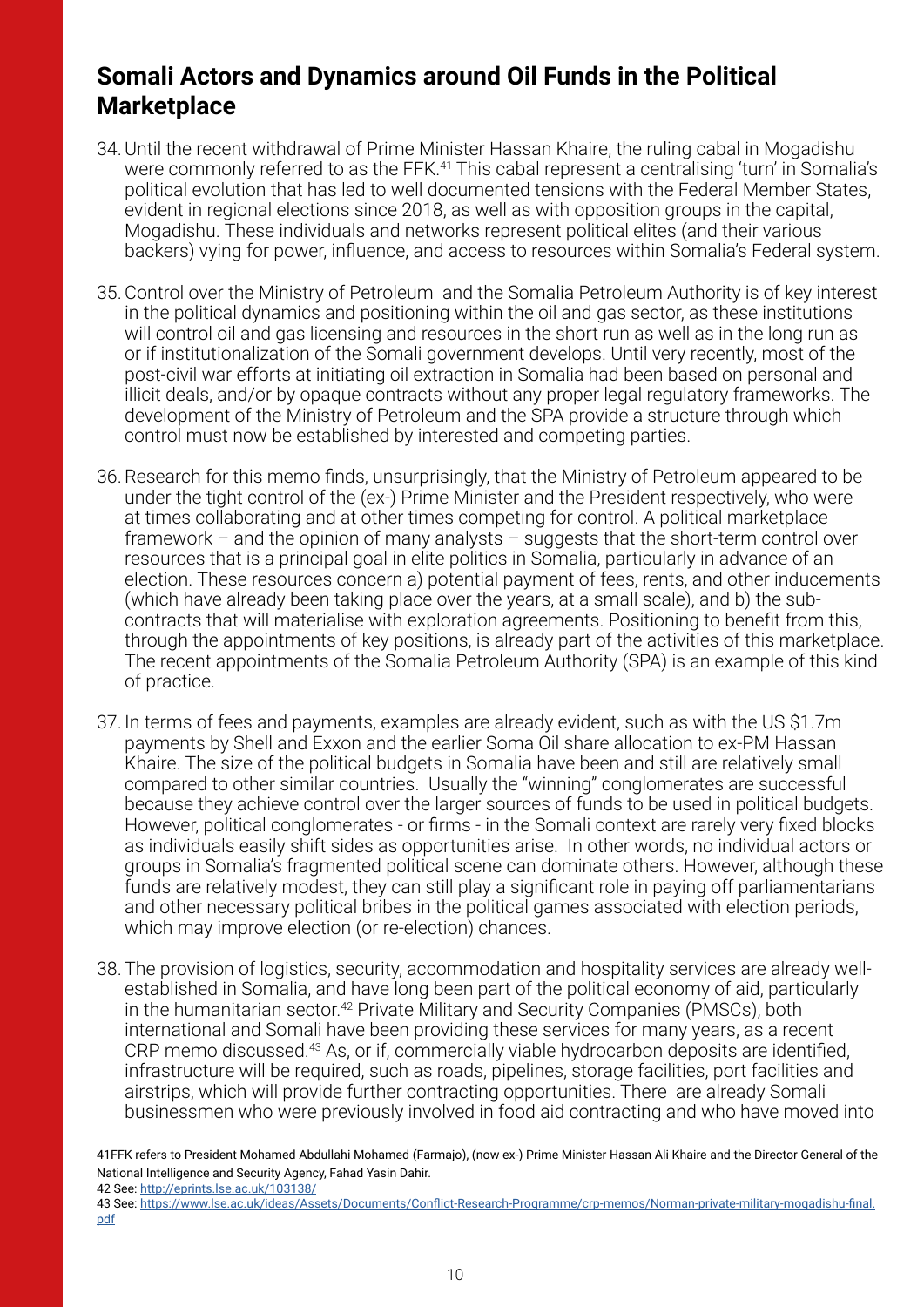construction and down-stream petroleum services who are likely to be seeking contracts that may be derived from infrastructural projects and other investments related to development of the oil and gas sector.<sup>44</sup>

- 39. The potential development of the oil and gas sector also sees an interesting connection with the debt relief process, as newly available loans and grants may provide the finance for infrastructure development to support oil exploration and extraction, and which would be paid back with revenues from this sector.45
- 40. When considering the immediate returns as well as the medium to longer term returns, the stakes are high in the hydrocarbon sector in Somalia, for the Somali political (and business) elite. A key part of the dynamic of the political marketplace will be to ensure that one's 'own people' are firmly in control of all the key posts that control and regulate oil exploration licensing and production sharing agreements. Therefore, the rationale behind the political games concerning petroleum regulations and laws, and the resulting delays, in recent years, is essentially about securing 'your people' into key positions. The political game surrounding the controversial appointment of the SPA is an example of this. The FGS and foreign actors meddling in the power struggles over the selection of leadership in the FMS is another example; the FMS appoints most of the SPA members.
- 41. Furthermore, prior to 2012, oil funds and related revenue primarily played into regional actors' hands, and while payments to regional authorities did not necessarily amount to much, they would most likely have been influential in the local political marketplace. The Soma Oil arrangement in 2011/12 changed this dynamic with a major foreign government supporting a private 'oil' company in the complete absence of legislation and regulation.

# **Conclusions**

- 42. This study has outlined the growing significance of hydrocarbons to Somalia's geopolitical position and in turn to the dynamics of the political marketplace. The establishment of the federal government in Mogadishu, in 2012, has changed the organisation of this sector bringing it under a central authority where for years previously arrangements were made with regional authorities; this development has inevitably caused or contributed to tensions between the FGS and the FMSs, evident since late 2018.
- 43. The development of the legislative and regulatory framework and agencies is still unfinished but now frames the operation of the political marketplace, with control over the Ministry of Petroleum and Somalia Petroleum Agency constituting the key motivations of political elites and associated bargaining. Control of these 'institutions' enables access to informal flows of money as well as allows control over the allocation of sub-contracts, which are likely to come from the various grants and loans that will become available through the debt relief process. Control over contracts is a major issue in Somalia's political economy and political marketplace.46
- 44.As this memo illustrates for the oil and gas sector, the dynamics of the political marketplace involve speculation as to both short-term and long-term revenues; in the latter case the potential reserves in Somalia may ultimately not be commercially viable or accessible although they are clearly attracting the interest of many actors.
- 45. It is also important to note that 2020 has seen the swift although controversial passing of necessary legislation and the appointments of positions in key institutions, such as the Judicial Service Commission, Anti-Corruption Commission and the Somalia Petroleum Authority. The

46 See: <https://blogs.lse.ac.uk/africaatlse/2020/04/30/humanitarian-response-covid-19-somalia-capital-flight-debt-relief-violence/>

<sup>44</sup> See: <http://eprints.lse.ac.uk/103138/>

<sup>45</sup> See CRP Debt Relief and the Political Marketplace memo: [https://www.lse.ac.uk/ideas/projects/conflict-research-programme/publications/](https://www.lse.ac.uk/ideas/projects/conflict-research-programme/publications/memos) [memos](https://www.lse.ac.uk/ideas/projects/conflict-research-programme/publications/memos)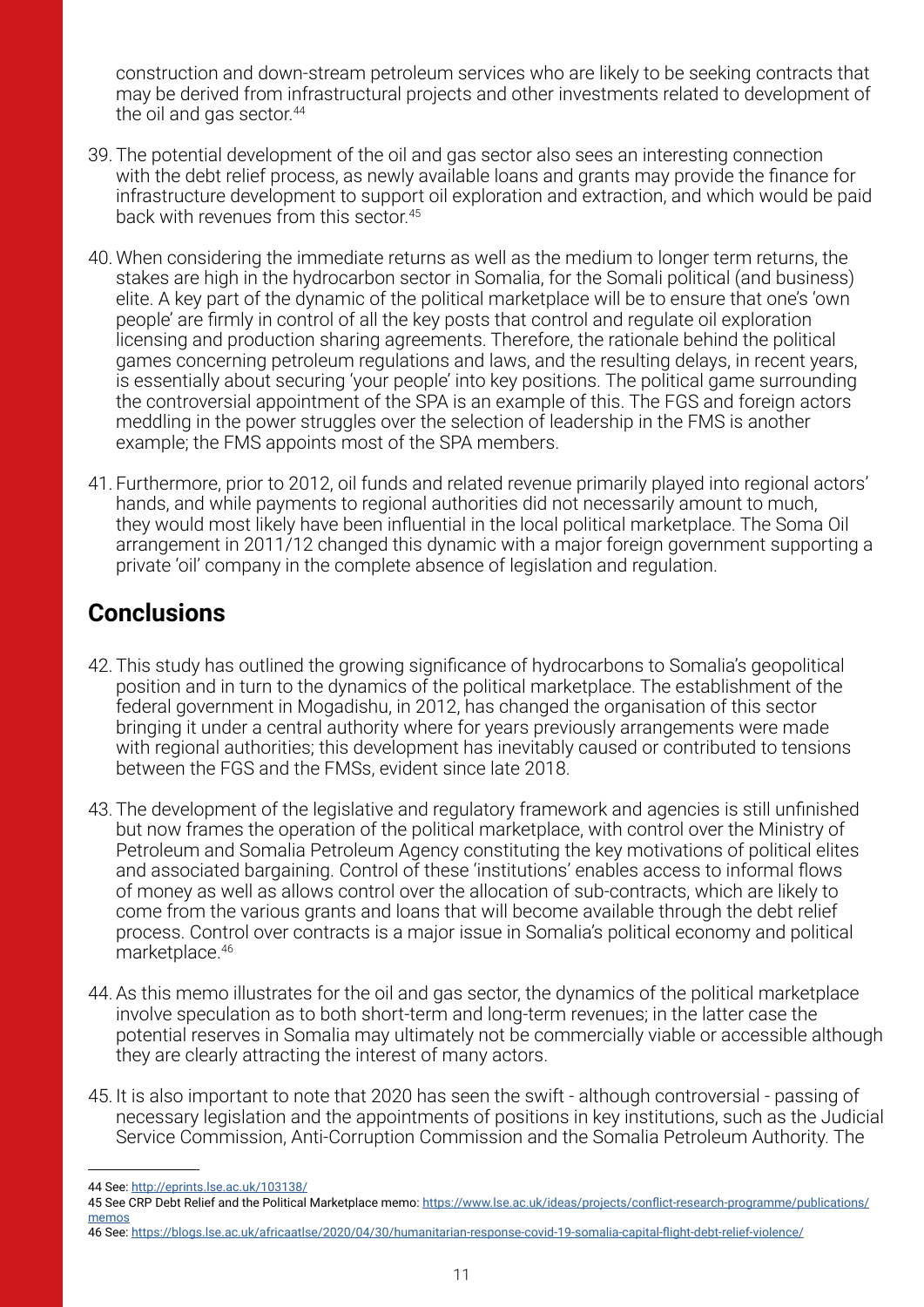fact that these processes have taken place appears to reflect that a consolidation of power within the President's office has taken place.

- 46. The agreements with Soma Oil (Coastal Exploration) and TGS (Spectrum) were controversial and still cast a shadow over the Somali petroleum sector. Without the regulating effect of the Petroleum Law and the regulatory institutions in place, the Government did not have a legitimate right to enter contracts with foreign petroleum exploration companies in the first place. If credibility around the Somali petroleum sector is to be re-established, the FGS and the Ministry of Petroleum need to bring clarity and transparency to the current status of these contracts.
- 47. The recent low oil market and price, further reduced by the Covid-19 pandemic as well as the shift to green technologies in response to climate change, all raise questions as to the eventual viability of hydrocarbon extraction in Somalia. Nevertheless, the FGS's (assisted by TGS) push for exploration continues unabated, and with an apparent silent acceptance by the international community.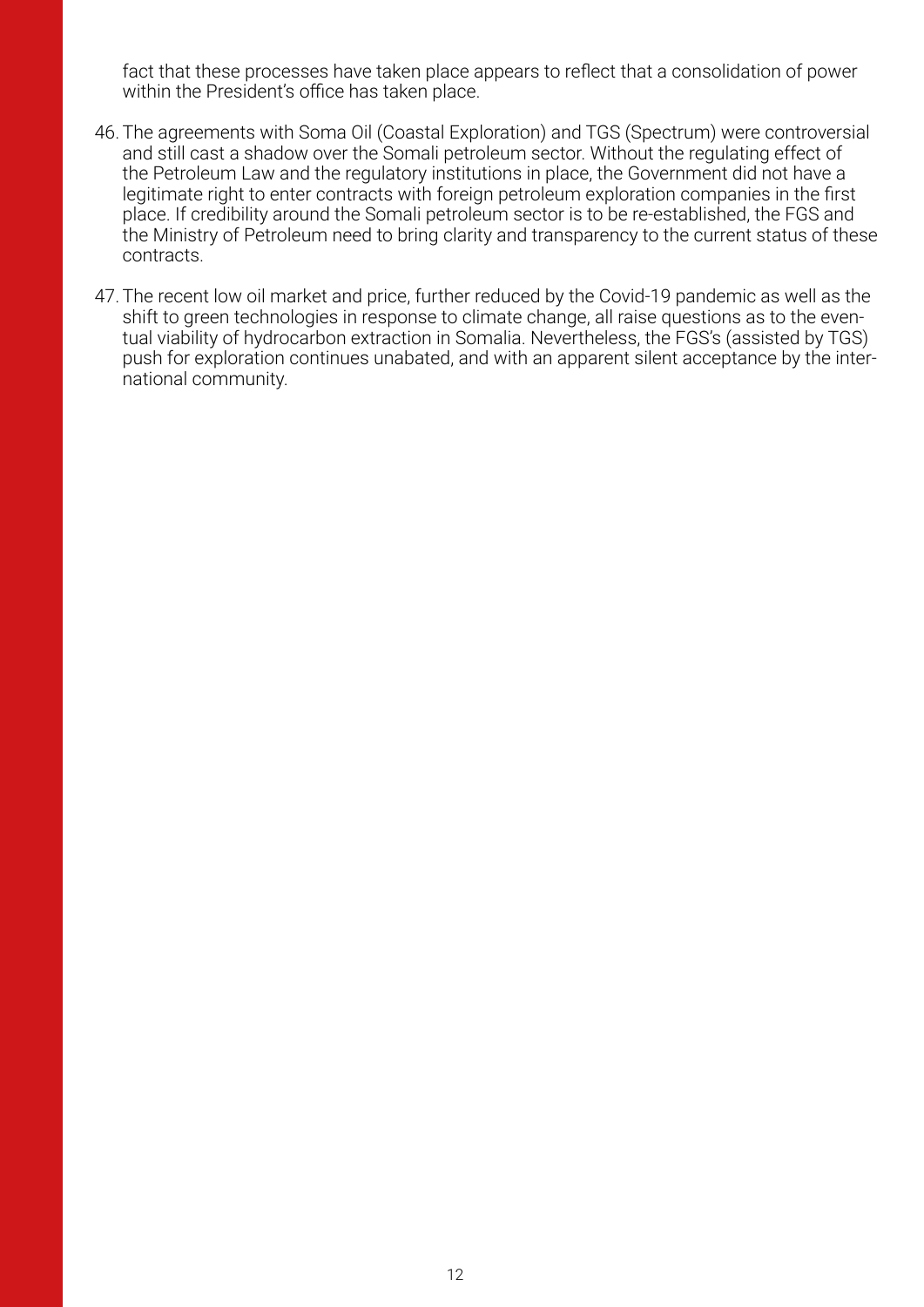# **Annex I.**

#### *Outstanding legislative and regulatory issues:*

- The Model PSA must be aligned with the requirements of the Procurement Act. All tendering and award of oil and gas concessions is governed by the provisions of both the 2016 Procurement Act and 2020 Petroleum Act.
- The fiscal terms of the Model PSA must be aligned with the Extractives Industries Income Tax (EIIT) Bill. Enactment of the EIIT Bill is a HIPC Completion Point benchmark.
- Other elements include the development of the capacities of accountability and oversight institutions, i.e. judiciary, parliamentary committees, constitutional court etc. For instance, there is also a need for establishing clarity on and strengthening the parliamentary and FMS oversight over MoPMR and SPA activities.
- The National Resources Council or Commission also need to be set up according to the Baidoa Agreement.
- Somaliland's (SL) claim for independence even though it lacks international recognition needs to be solved. Currently SL has issued its own licenses to Genel Energy & RAK Gas, and are pursuing their own Petroleum Law and PSAs.
- Some Federal Members States, Puntland in particular, has consistently not recognized the SPA nor the Petroleum Law, because they see their influence over oil exploration under their territory diminished and under centralized control. Tis questions the status of the SPA as well as the Petroleum Law given the spirit of federalism as set out in the provisional Constitution of Somalia
- The actual status and role of the existing agreements with Soma Oil (now Coastal Exploration) and TGS (Spectrum) and needs to be clarified and documented to the public.
- The Petroleum Law requires holders of legacy rights to convert them into PSAs by February 2021 or lose their rights. This could lead to another controversy given the deficiencies of the institutional and legal framework and the ongoing political election crisis.
- Finally, Somalia has not signed up for the Extractive Industries Transparency Initiative (EITI), which is the global standards for good governance of oil, gas and mineral resources management.